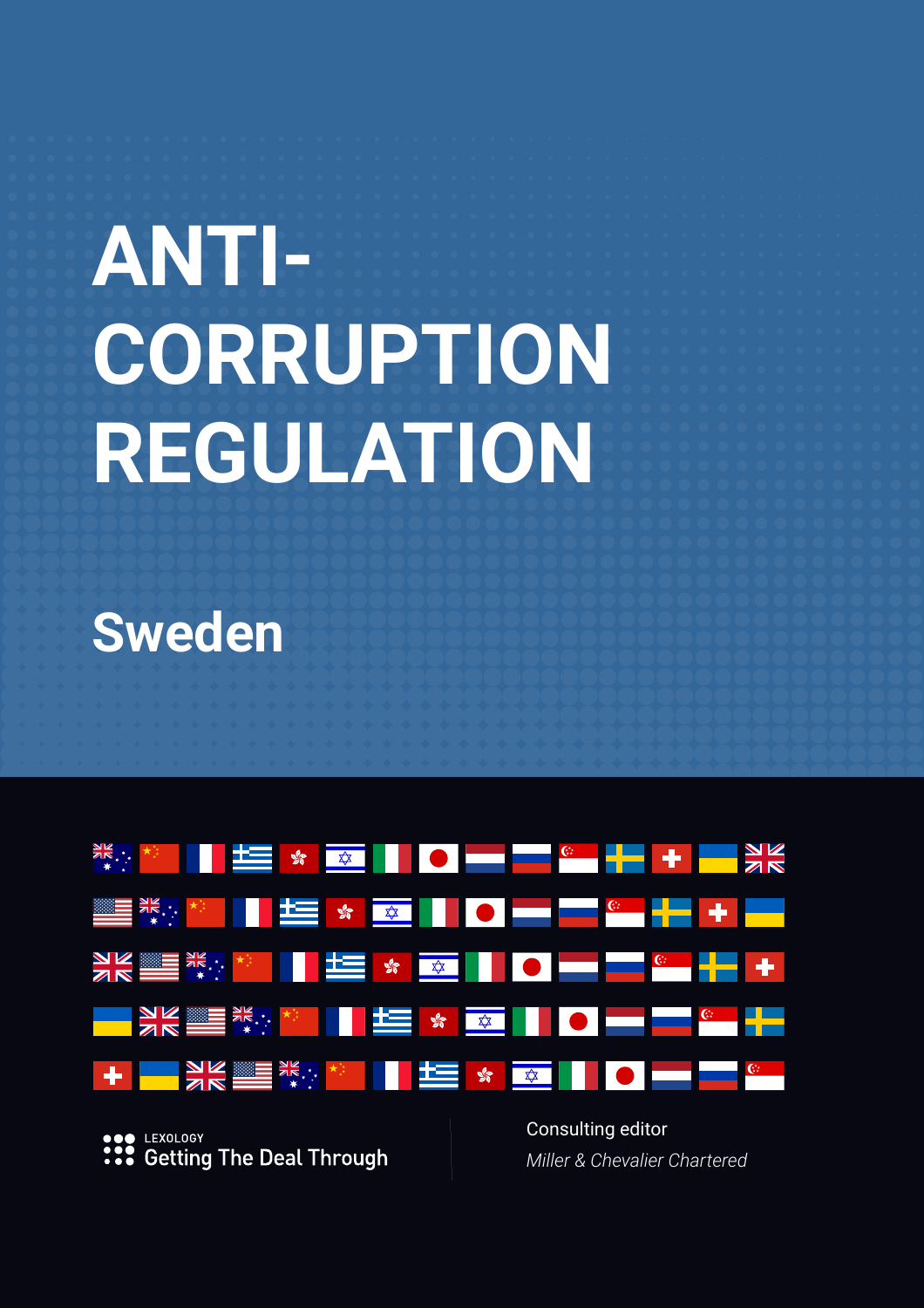# **Anti-Corruption Regulation**

Consulting editors **James G Tillen, Leah Moushey**

*Miller & Chevalier Chartered*

Quick reference guide enabling side-by-side comparison of local insights, including into relevant domestic and international law, agencies, enforcement and sanctions; recent landmark investigations and decisions; and other recent trends.

#### Generated 11 February 2022

The information contained in this report is indicative only. Law Business Research is not responsible for any actions (or lack thereof) taken as a result of relying on or in any way using information contained in this report and in no event shall be liable for any damages resulting from reliance on or use of this information. © Copyright 2006 - 2022 Law Business Research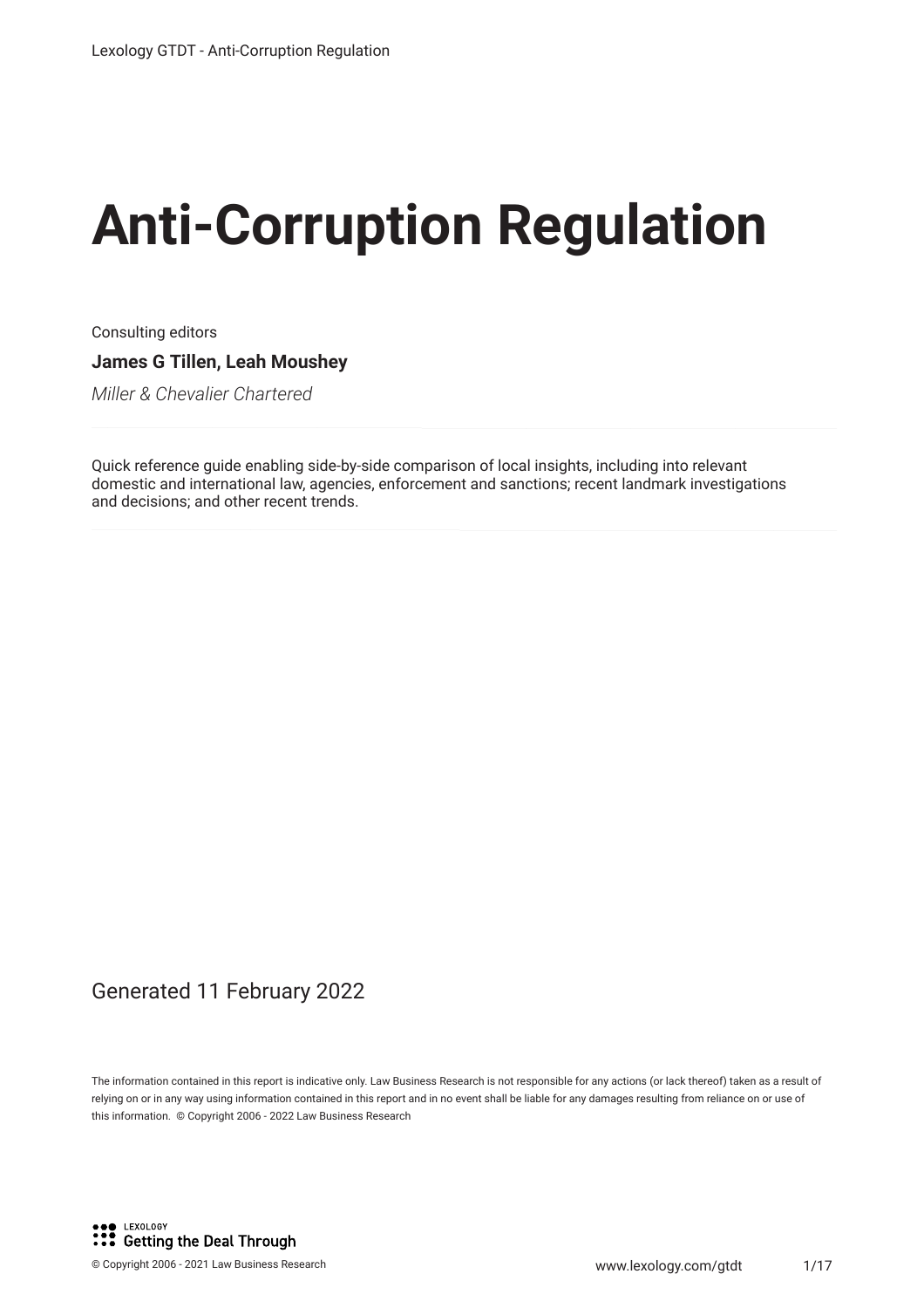## **Table of contents**

#### **RELEVANT INTERNATIONAL AND DOMESTIC LAW**

**International anti-corruption conventions**

**Foreign and domestic bribery laws**

**Successor liability**

**Civil and criminal enforcement**

**Out-of-court disposal and leniency**

#### **FOREIGN BRIBERY**

**Legal framework Definition of a foreign public official** 

**Gifts, travel and entertainment** 

**Facilitating payments**

**Payments through intermediaries or third parties**

**Individual and corporate liability**

**Private commercial bribery**

**Defences**

**Agency enforcement**

**Patterns in enforcement**

**Prosecution of foreign companies**

**Sanctions**

**Recent decisions and investigations**

#### **FINANCIAL RECORD-KEEPING AND REPORTING**

**Laws and regulations**

**Disclosure of violations or irregularities**

**Prosecution under fnancial record-keeping legislation**

**Sanctions for accounting violations**

**Tax-deductibility of domestic or foreign bribes**

#### **DOMESTIC BRIBERY**

**Legal framework**

**Scope of prohibitions**

**Definition of a domestic public official** 

**Gifts, travel and entertainment**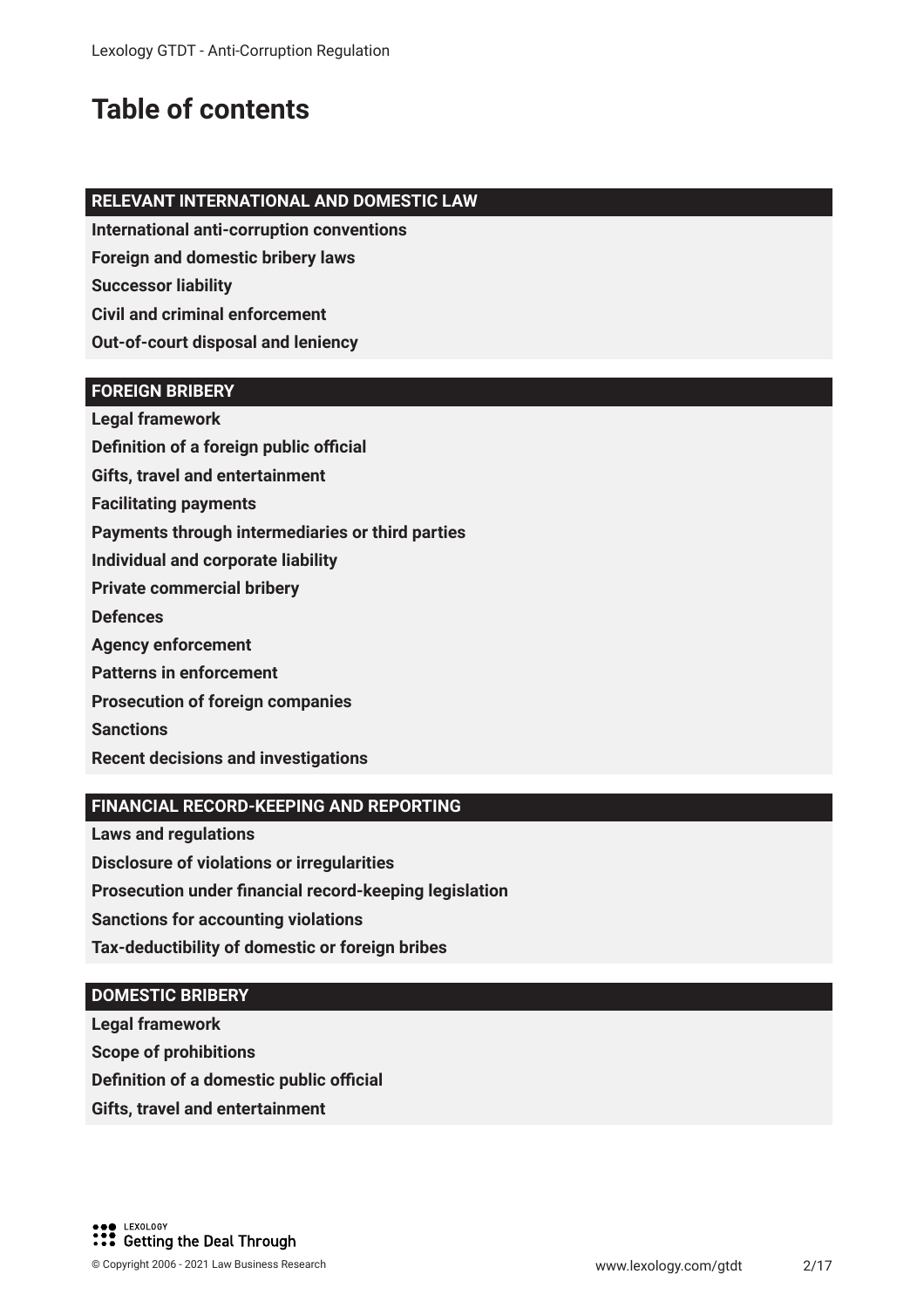**Facilitating payments**

**Public official participation in commercial activities** 

**Payments through intermediaries or third parties**

**Individual and corporate liability**

**Private commercial bribery**

**Defences**

**Agency enforcement**

**Patterns in enforcement**

**Prosecution of foreign companies**

**Sanctions**

**Recent decisions and investigations**

#### **UPDATE AND TRENDS**

**Key developments of the past year**

#### **LAW STATED DATE**

**Correct on**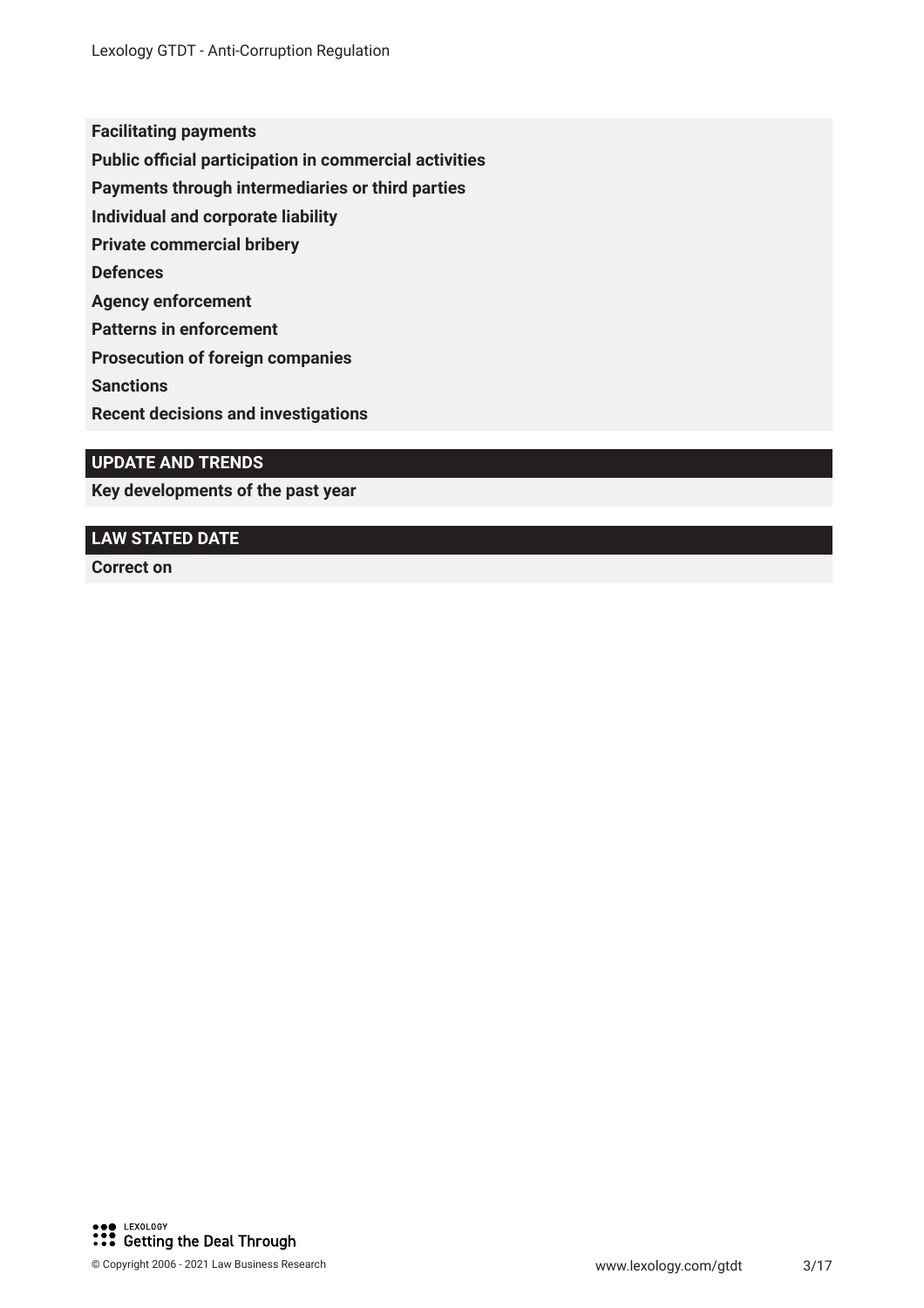### **Contributors**

#### Sweden



**Carl-Johan Allansson** carl-johan.allansson@nordialaw.com *NORDIA LAW*



**Hans Strandberg** hans.strandberg@nordialaw.com *NORDIA LAW*



**Olle Kullinger** olle.kullinger@nordialaw.com *NORDIA LAW*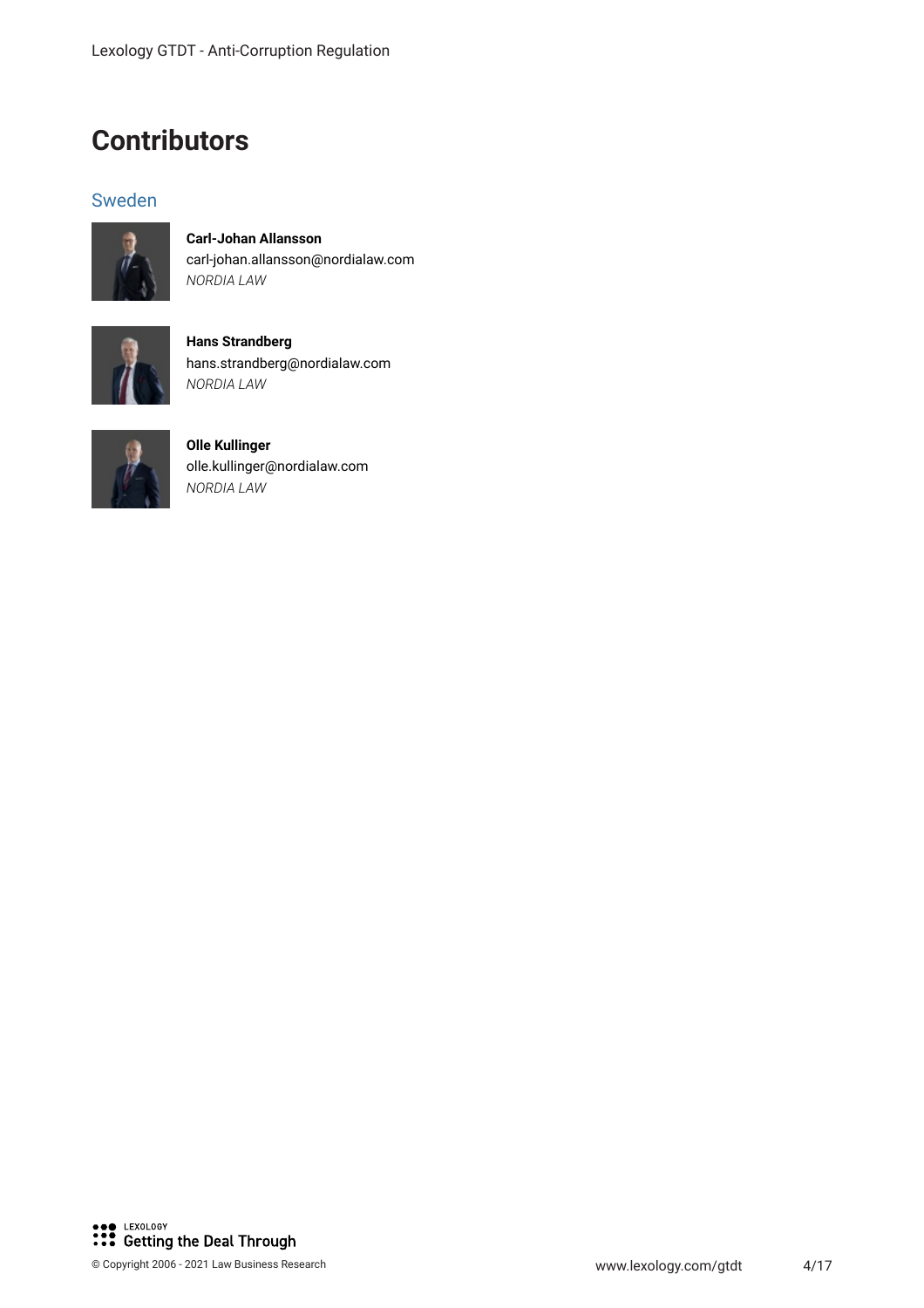#### **RELEVANT INTERNATIONAL AND DOMESTIC LAW**

#### **International anti-corruption conventions**

To which international anti-corruption conventions is your country a signatory?

Sweden is party to several international anti-corruption conventions; the United Nations Convention against Corruption (ratifed in 2007), the Council of Europe Civil Law Convention on Corruption (ratifed in 2004), the Council of Europe Criminal Law Convention on Corruption (ratifed in 2004) and the Organisation for Economic Co-operation and Development Convention on Combating Bribery of Foreign Public Officials in International Business Transactions (ratifed in 1999).

*Law stated - 08 December 2021*

#### **Foreign and domestic bribery laws**

Identify and describe your national laws and regulations prohibiting bribery of foreign public officials (foreign bribery laws) and domestic public officials (domestic bribery laws).

The provisions prohibiting bribery of foreign and domestic officials are to be found in the Swedish Penal Code (1962:700) (the Penal Code). The legislation forbids active and passive bribery in relation to anyone who is employed or who holds an assignment. No distinction is made between private and public officials, although passive bribery (bribe taking) and active bribery (bribery) are separated as two different offences.

As supplement to the Penal Code, the Swedish Anti-Corruption Institute, founded in 1923, has published the Code on Gifts, Rewards and other Benefts (the Code of Business Conduct). The Code of Business Conduct is widely acknowledged and covers all forms of benefts. Generally, the Code of Business Conduct is stricter than what would follow from the Penal Code. The aim with the Code of Business Conduct is that anyone who consults the Code on how to act in specifc situations shall be able to count on his or her acts being permitted if complying with the Code of Business Conduct. However, the Code is not directly linked to the legislation.

*Law stated - 08 December 2021*

#### **Successor liability**

Can a successor entity be held liable for violations of foreign and domestic bribery laws by the target entity that occurred prior to the merger or acquisition?

The Penal Code only criminalises acts by natural persons and not by legal persons, which is in line with the principles of the Swedish Criminal Law that only natural persons could be held criminally responsible. Thus, companies cannot be criminally responsible. A successor entity could, therefore, under the Penal Code not be criminally liable for bribery.

Acts constituting bribery is only a crime under Swedish law if it violates a domestic bribery law. This is because the Swedish legal system – with some exceptions – is dualistic, meaning that an international convention or other international legal act has to be incorporated into Swedish law to become effective and constitute criminal liability.

If a person has committed the crime of giving or receiving bribes, and the act was committed as part of a company's business activity, the company could face criminal trial under Chapter 36, section 7 of the Penal Code and have a corporate fne imposed on it. A corporate fne under Swedish law is closely related to a criminal sanction, but formally regarded a special effect of a crime (committed by an individual) sanctioning companies for not effectively preventing corruption.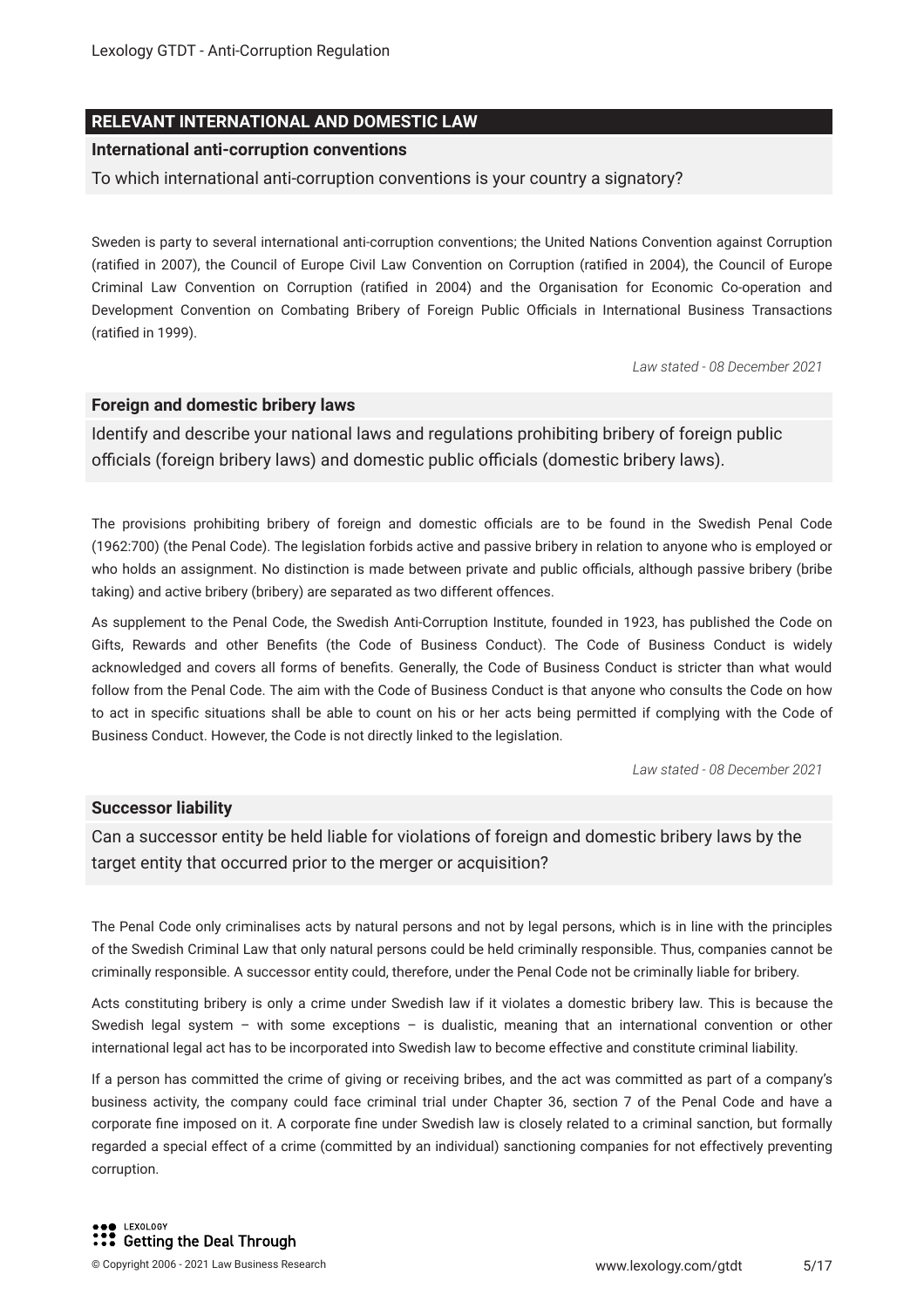Further, a successor entity can receive a corporate fne for the target entity's violation of a domestic bribery law that occurred prior to a merger. This is a consequence of corporate fnes under Swedish law only being imposed on a specifc entity. Thus, corporate fnes cannot be imposed on parent companies or on a group level.

*Law stated - 08 December 2021*

#### **Civil and criminal enforcement**

Is there civil and criminal enforcement of your country's foreign and domestic bribery laws?

A contract under Swedish law tainted with bribery can be enforced under Swedish civil law provided no objection is raised in court by the infringed party. An agreement between the giver and receiver of bribes has in Swedish case law been considered as being a pactum turpe, and accordingly declared null and void. An agreement that governs an arrangement involving foreign bribes is, therefore, not enforceable in Sweden, if the objection of pactum turpe is raised and proven. A criminal act could also be legal standing for a civil claim for damages.

If a bribery offence is suspected the Swedish police has an obligation to investigate and if a prosecutor assesses a conviction the prosecutor has an obligation to indict. The criminal sanctions for committing bribery are fnes or a maximum two years of imprisonment. A severe offence that is deemed to be aggravated could result in between six months and six years of imprisonment. Any proceeds of bribery could also be forfeited.

*Law stated - 08 December 2021*

#### **Out-of-court disposal and leniency**

Can enforcement matters involving foreign or domestic bribery be resolved through plea agreements, settlement agreements, prosecutorial discretion or similar means without a trial? Is there a mechanism for companies to disclose violations of domestic and foreign bribery laws in exchange for lesser penalties?

Swedish law does not acknowledge plea agreements or other forms of settlement between the prosecutor and the defendant. Hence, there is no way to resolve matters concerning bribery without a trial.

There are no specifc mechanisms for companies to disclose violations of domestic bribery laws in exchange for smaller fnes, but a corporate fne can, under Chapter 36, section 10 of the Penal Code, be reduced if the company voluntary reports the violation.

*Law stated - 08 December 2021*

#### **FOREIGN BRIBERY**

#### **Legal framework**

Describe the elements of the law prohibiting bribery of a foreign public official.

Under Chapter 10, section 5a of the Penal Code, it follows that (1) an employee or anyone who is the holder of an assignment, (2) who receives, accepts a promise of, or requests an improper beneft, (3) for the performance of his or her employment or duty, shall be convicted of bribe taking, and sentenced to pay a fne or maximum two years of imprisonment.

The three key elements of the provision are (1) the parties involved; (2) that the beneft must be given or accepted for the performance of an employment or duty; and (3) that the beneft must be considered as improper.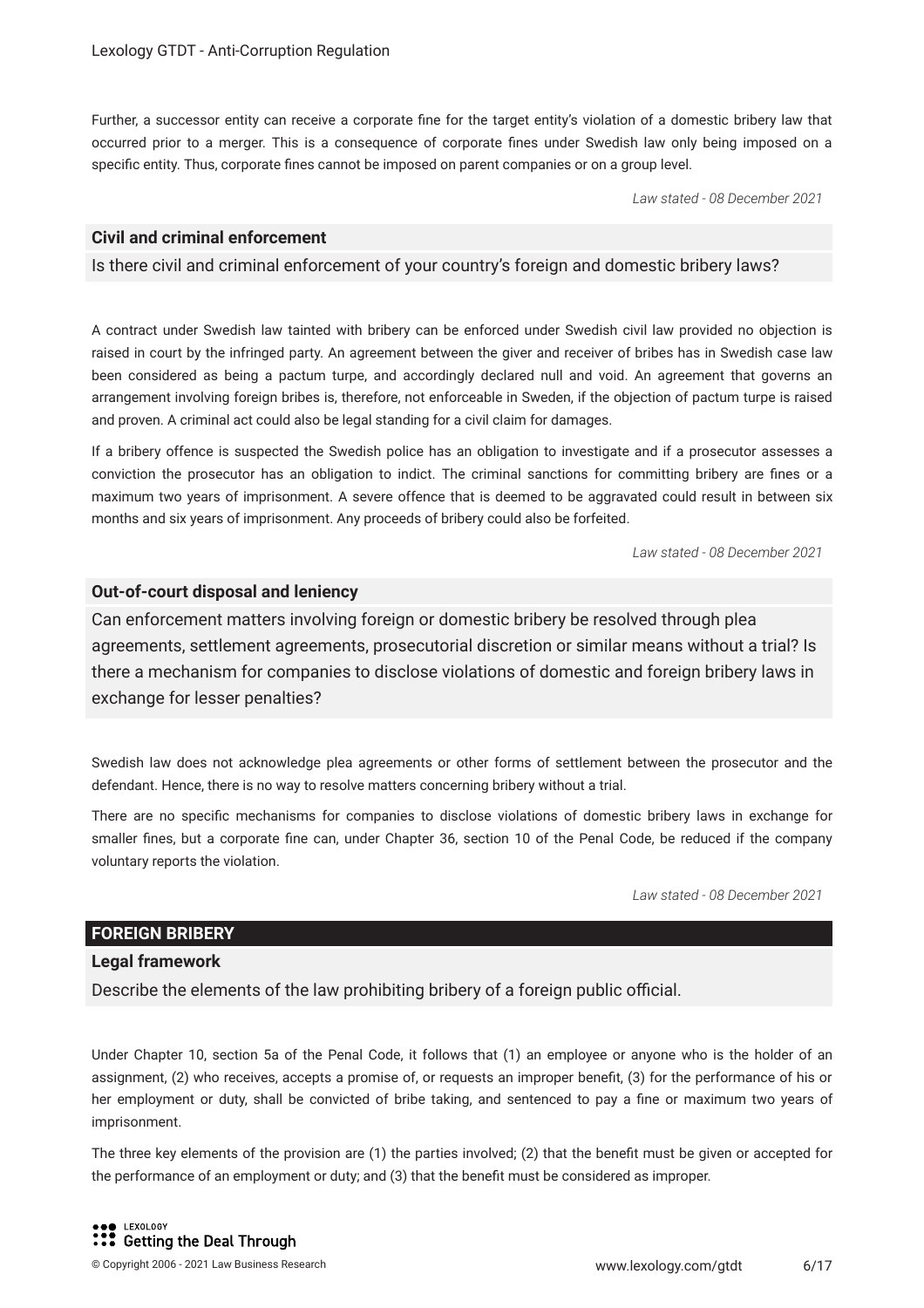Anyone who offers, promises or grants an improper beneft to a person covered by the aforementioned provision shall, under Chapter 10, section 5b of the Penal Code, be convicted of bribery. Thus, the provisions are interdependent; although bribery per se does not constitute bribe taking and vice versa. Complicity, conspiracy, aiding and abetting, and attempt to bribe taking and bribery are also criminalised under the Penal Code. Further, the Penal Code only criminalises acts by natural persons and not by legal persons, which is in line with the principles of the Swedish Criminal Law that only natural persons could be held criminally responsible.

If the offence is considered serious, the offender should be sentenced to aggravated bribe taking, or aggravated bribery to between six months and six years of imprisonment. When assessing whether the offence is aggravated it should be considered, among other things, if the offence involved the abuse of a certain responsible position, if the offence was aimed at considerable value or if the offence was part of any crime that was carried out systematically or on a particularly large scale.

The circle of people covered by the provisions includes all employees; both full- and part-time employed, in the public or private sector, irrespective of the person's position, and anyone who is the holder of any assignment based on an agreement, election, mandate or duty. No distinction is made between domestic and foreign officials. Accordingly, both domestic and foreign politicians performing a public function within government or municipalities, judges and other public officials are covered by the definition, and hence targeted by the provisions.

The punishable act consists of giving, offering or promising an improper beneft, which in any case includes any beneft or privilege of economic value such as money, gifts, discounts, favourable mortgagees, etc. There is no unambiguous legal defnition of what constitutes an 'improper' beneft. An assessment of all relevant circumstances is, therefore, required in each transaction, although special attention should be given to the nature of the service conducted and the value of the beneft. Special emphasis should also be given to the position or employment of the recipient. A beneft given to a person in a public office is more likely to be deemed improper than a benefit given to someone working in the private sector. In general, if the beneft is intended to infuence how the recipient performs his or her duties, it shall be deemed as improper. The provisions also include benefts given both before and after the recipient has taken up his or her duties. Bribery could therefore be committed after the recipient has been employed or given an assignment.

Finally, for it to be an offence, the giving, offering or promising of an improper beneft must be for the performance of the receiver's employment or assignment. There has to be a connection between the giving of the bribe and the performance of the receiver's employment or assignment (ie, a conceivable link needs to be identifed between the improper beneft and any measure, which the giver is dependent upon, that the receiver has had a practical possibility to infuence). However, it is not necessary for the improper beneft to be tied to a specifc errand or situation; it is sufficient if the giver and the receiver hypothetically could have had, in relation to the operation conducted by the receiver's employer or principal, contact with each other.

Generally, the Swedish rules of jurisdiction lay down that a crime committed in Sweden shall be tried under Swedish law by a Swedish court, and acts committed outside of Sweden should only be tried under Swedish law and by a Swedish court if the crime was committed by a Swedish citizen or person domiciled in Sweden. The defnition 'committed in Sweden' is very wide.

Swedish law does not impose criminal liability for failing to prevent bribery of a foreign public official, but if a person has committed the crime of giving or receiving bribes, and the act was committed as part of a company's business activity, the company could face criminal trial under Chapter 36, section 7 of the Penal Code and have a corporate fne imposed on it. A corporate fne under Swedish law is a special effect of a crime (committed by an individual) sanctioning companies for not effectively preventing corruption.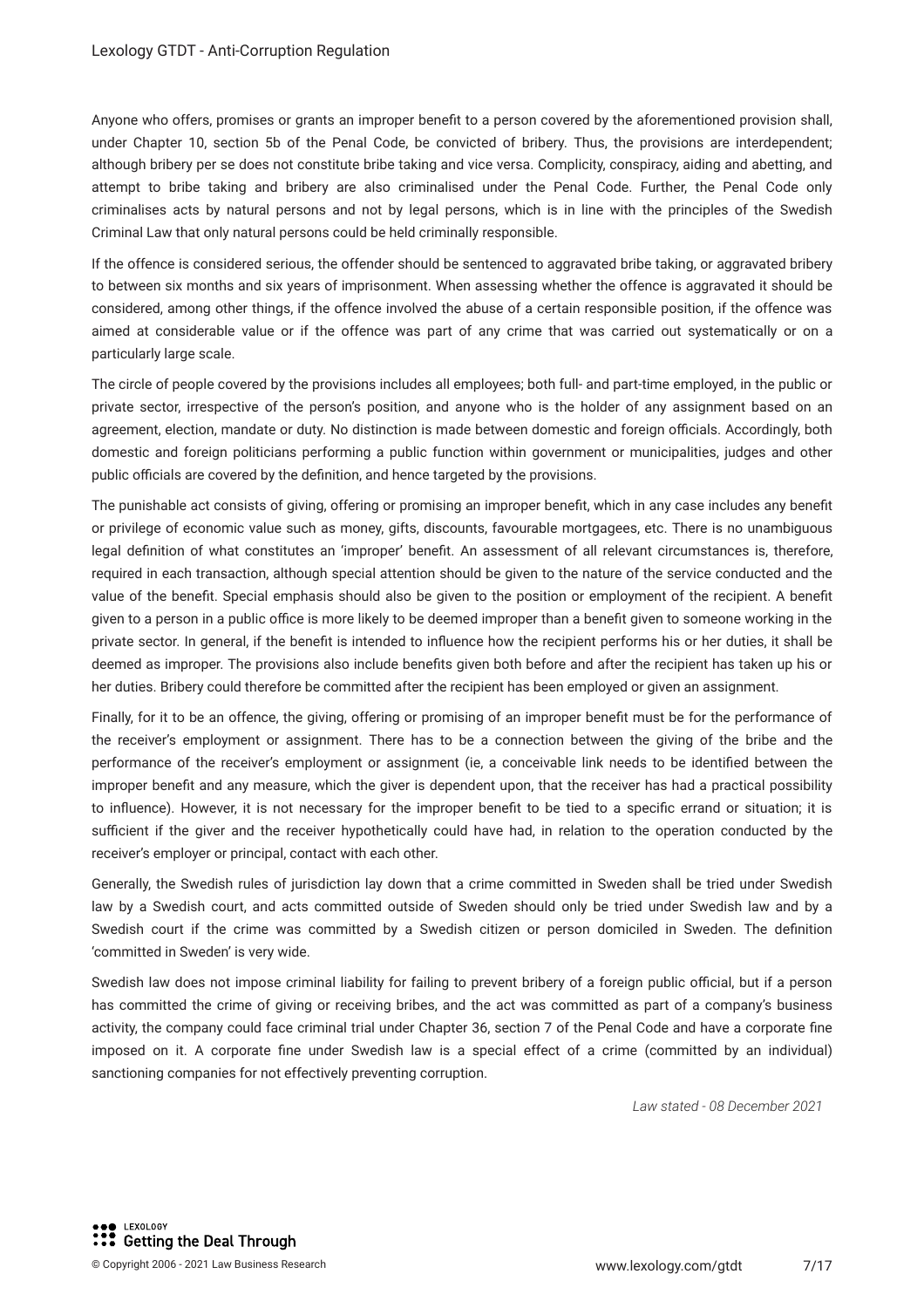#### **Definition of a foreign public official**

How does your law define a foreign public official, and does that definition include employees of state-owned or state-controlled companies?

Chapter 10, section 5a-b of the Penal Code applies to bribery of both domestic and foreign public officials (ie, there is no specific definition of 'foreign public official'). The criminal act includes all officials, both public and private, who are exercising a duty irrespective of their nationality or where the offence is carried out. Consequently, foreign politicians, employees of state-owned or state-controlled companies or others who are performing public functions and services within local or central government can be held responsible for receiving bribes.

*Law stated - 08 December 2021*

#### **Gifts, travel and entertainment**

To what extent do your anti-bribery laws restrict providing foreign officials with gifts, travel expenses, meals or entertainment?

A benefit given to a person with a public office is more likely to be deemed improper than a benefit given to someone working in the private sector. Special prudence should therefore always be considered when providing gifts or other benefits to a foreign official. The monetary threshold is also relatively low and benefits exceeding 1,000 Swedish kronor are normally, especially if the receiver is employed in public sector, considered improper. This also applies to gifts, travel expenses, meals and entrainment (ie, if the beneft is worth 1,000 Swedish kronor or more it is normally seen as improper and prohibited under the Penal Code).

*Law stated - 08 December 2021*

#### **Facilitating payments**

Do the laws and regulations permit facilitating or 'grease' payments to foreign officials?

Under Swedish law there is no exception for facilitating payments or 'grease' payments. Payments with the intention of speeding up an administrative process or likewise are usually considered improper and, therefore, illegal. Furthermore, payments to officials for acting in accordance with their duties could also constitute bribery.

*Law stated - 08 December 2021*

#### **Payments through intermediaries or third parties**

In what circumstances do the laws prohibit payments through intermediaries or third parties to foreign public officials?

If a person provides money or other benefts to an agent or likewise, and the person is aware of the fact that the fnal beneficiary is a foreign public official, and given that the remaining prerequisites are fulfilled, he or she has committed bribery.

Further, Chapter 10, section 5e of the Penal Code stipulates that a businessperson who provides money or property to someone who represents him or her in a particular matter, and thereby by gross negligence furthers bribery, aggravated bribe-giving or trade in infuence as referred to in Chapter 10, section 5d of the Penal Code, in that transaction shall be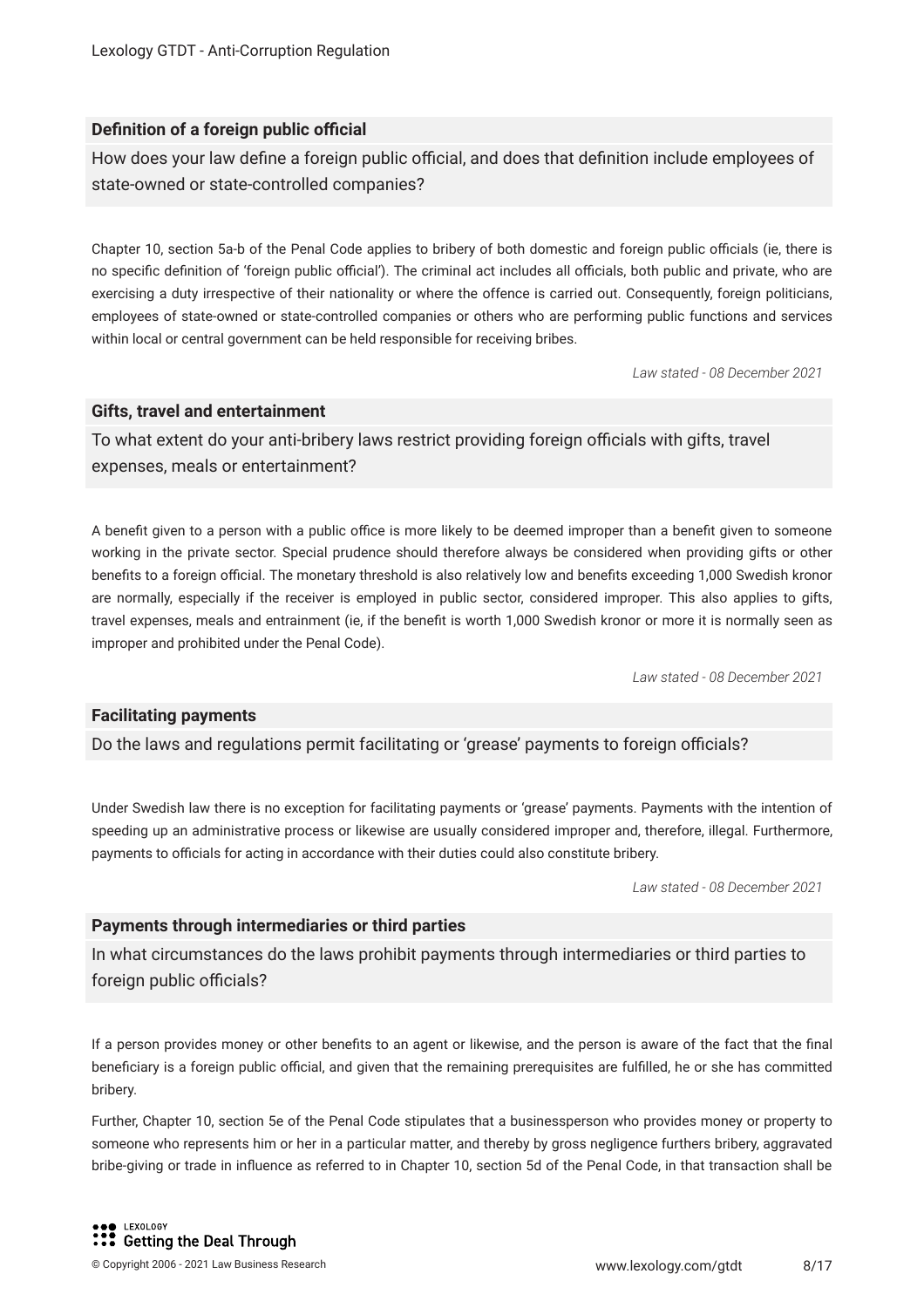sentenced for reckless fnancing to a fne or imprisonment not exceeding two years. In other words, the criminalised act is, by gross negligence, aiding or abetting bribery. Thus, anyone who provides money to an agent, or similar representative or intermediate that represents him or her, without investigating who the fnal receiver of the payment is, may incur criminal liability under the cited provision.

*Law stated - 08 December 2021*

#### **Individual and corporate liability**

Can both individuals and companies be held liable for bribery of a foreign official?

The Penal Code only criminalises acts by natural persons (individuals), which is in line with the principles of the Swedish Criminal Law that only natural persons could be held criminally responsible. As a result, companies cannot be prosecuted.

If a person has committed the crime of giving or receiving bribes, and the act was committed as part of a company's business activity, the company could face criminal trial under Chapter 36, section 7 and 8 of the Penal Code and be imposed corporate fnes between 5,000 Swedish kronor and 10 million Swedish kronor. If the company is a 'large company' and the sanction value is at least 500,000 Swedish kronor, the corporate fne shall under Chapter 36, section 9 of the Penal Code be set higher than follows from section 8 (increased corporate fne). For a company to be qualifed as a 'large company' the company must either be listed or fulfl two of the following criteria: (1) an average of more than 50 employees during the last two fnancials years, (2) that the company's balance sheet total during the last two fnancials years exceeded 40 million Swedish kronor or (3) that the company's total net turnover during the last two fnancials years exceeded 80 million Swedish kronor. Further, an increased corporate fne shall be set at an amount that is justifed with respect to the fnancial position of the company. However, an increased corporate fne may not be set higher than an amount corresponding to 50 times of the sanction value, ie the maximum fne is 500 million Swedish kronor.

This said, it should be noted that corporate fnes under Swedish law are not a criminal sanction, even though closely related, but a special effect of a crime (committed by an individual) sanctioning companies for not effectively preventing corruption. Hence, companies could be given a corporate fne even if they are only negligent or prevent the stopping of a crime.

*Law stated - 08 December 2021*

#### **Private commercial bribery**

To what extent do your foreign anti-bribery laws also prohibit private commercial bribery?

Generally, there are no specifc rules under Swedish law forbidding private commercial bribery, irrespective of whether it concerns domestic or foreign entities or circumstances. But a return commission or kickback could be deemed to be a bribe; and thus could result in that giver or receiver, or both, committing an offence under Chapter 10, section 5a-b of the Penal Code.

*Law stated - 08 December 2021*

#### **Defences**

What defences and exemptions are available to those accused of foreign bribery violations?

There are no specifc provisions under Swedish law regulating the right to defence in a foreign bribery matter compared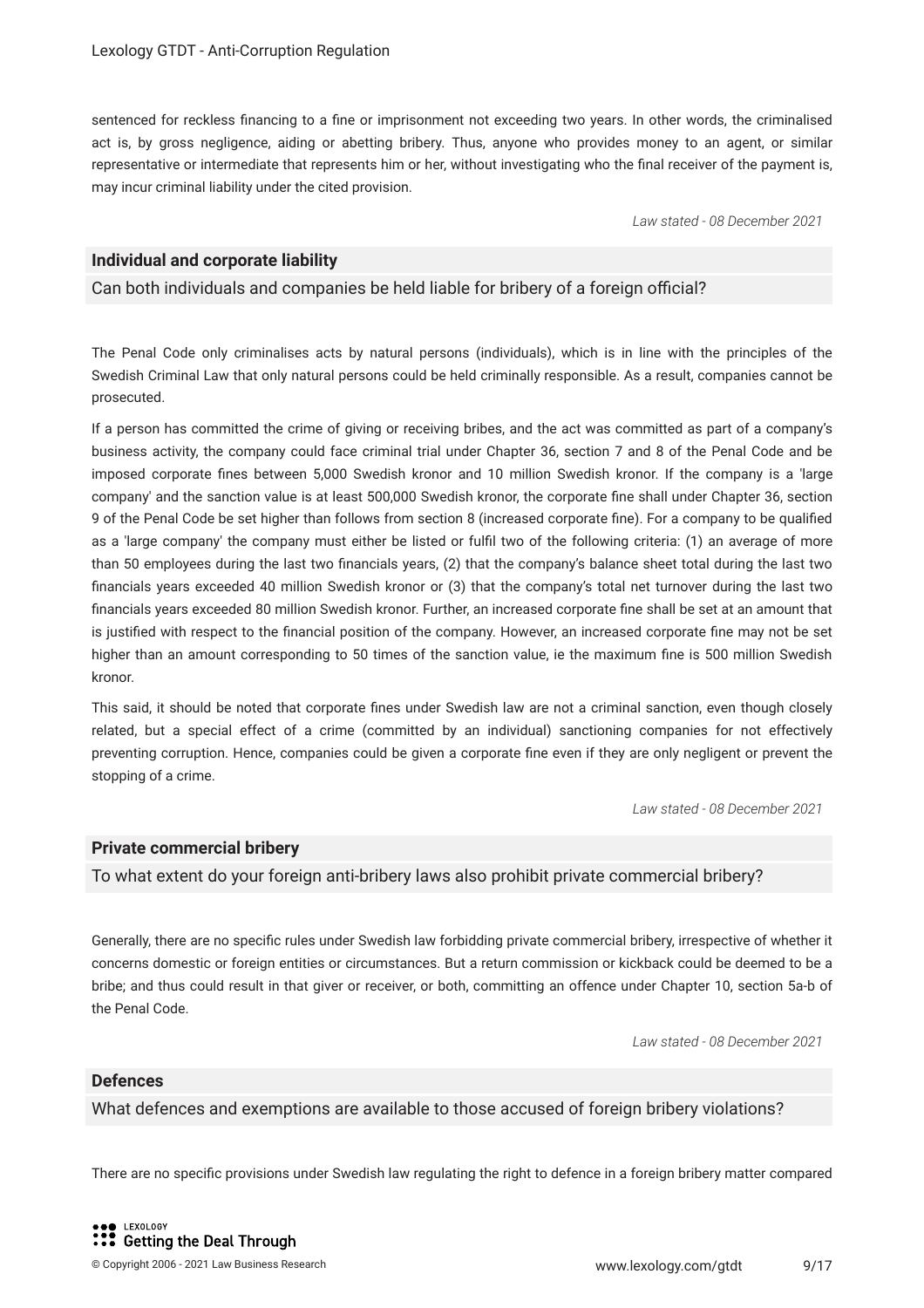to other crimes. Under Chapter 21, section 3 of the Swedish Code of Judicial Procedure, a defendant is always entitled to be assisted by a defence counsel of his or her choice. If the defendant is detained or suspected for a crime that is sanctioned with a minimum of six months of imprisonment a public defence counsel shall be appointed by the court if so demanded by the defendant.

*Law stated - 08 December 2021*

#### **Agency enforcement**

What government agencies enforce the foreign bribery laws and regulations?

The Swedish National Anti-Corruption Unit is a specialised authority within the Swedish Public Prosecution Service that deals with cases concerning domestic and international bribery. The unit is based in Stockholm and was set up in 2003 to fght corruption and enforce bribery laws and regulation more effectively.

*Law stated - 08 December 2021*

#### **Patterns in enforcement**

Describe any recent shifts in the patterns of enforcement of the foreign bribery rules.

In recent years we have seen an increased prosecution appetite related to foreign bribery cases. Furthermore, there is an increasing interest from the authorities in forfeiture of profts from bribery.

*Law stated - 08 December 2021*

#### **Prosecution of foreign companies**

In what circumstances can foreign companies be prosecuted for foreign bribery?

Neither domestic nor foreign companies can be prosecuted under Swedish law. Nevertheless, foreign companies conducting business in Sweden, irrespective of whether or not they have a permanent establishment in Sweden, could have corporate fnes imposed upon them.

*Law stated - 08 December 2021*

#### **Sanctions**

What are the sanctions for individuals and companies violating the foreign bribery rules?

Violation of Chapter 10, section 5a-c of the Penal Code is sanctioned with fnes and imprisonment for natural persons. Companies are, as previously mentioned, not subject to criminal liability under Swedish law. However, they can be fned for crimes committed by employees or executives acting within the scope of their duties where the company has not done what could be reasonably required to prevent the crime, or the crime is committed by an individual in a leading position or with a particular supervisory or control responsibility in the company. Profts originating from bribery offences can also be subject to forfeiture. Further, frms and individuals can as a result of bribery conviction be debarred from participating in public procurements.

There are no possibilities for a Swedish court to issue a debarment on a company from certain areas in a criminal case. Such questions will be handled separately on a case-by-case basis in public procurement matters.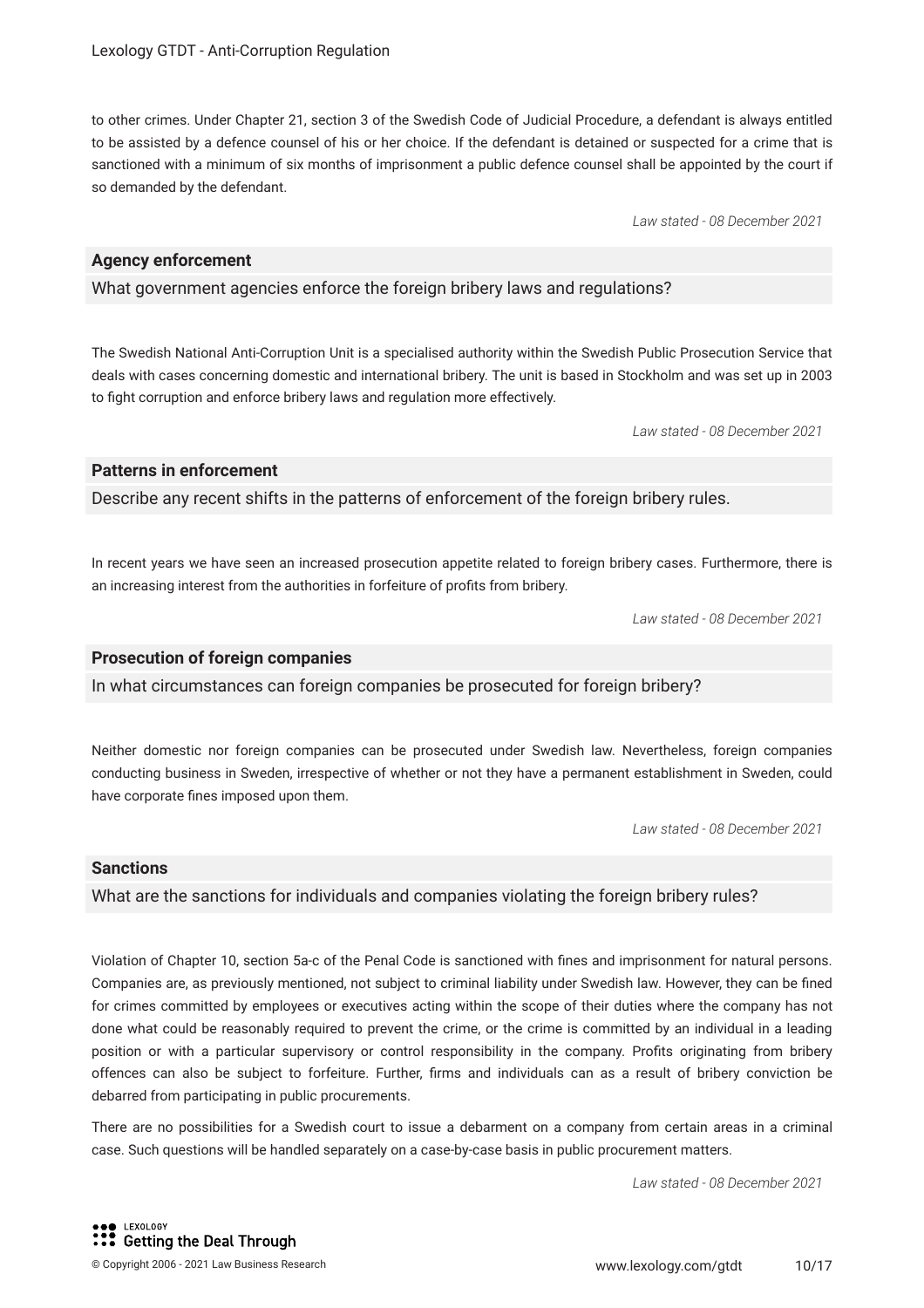#### **Recent decisions and investigations**

Identify and summarise recent landmark decisions or investigations involving foreign bribery.

Legal proceedings involving foreign corruption are unusual in Sweden. Nonetheless, over the past years three major trials involving foreign bribery related to multinational companies have been held in Stockholm District Court. The cases concern alleged bribes in Azerbaijan and Uzbekistan. In two cases the defendants were acquitted and in the third case a verdict is expected to be delivered in the end of 2021. Both verdicts have been appealed to the Svea Court of Appeal, and the defendants in the case concerning Uzbekistan were acquitted also in the court of appeal. The case regarding Azerbaijan has not yet been tried by Svea Court of Appeal.

*Law stated - 08 December 2021*

#### **FINANCIAL RECORD-KEEPING AND REPORTING**

#### **Laws and regulations**

What legal rules require accurate corporate books and records, effective internal company controls, periodic fnancial statements or external auditing?

The main laws in the area are the Companies Act, the Annual Accounts Act and the Bookkeeping Act. For foreign companies conducting business in Sweden, the Foreign Branch Offices Act applies. Generally, all companies conducting business in Sweden must comply with the requirements set forth in these acts meaning, among others, that all business transactions must be recorded on a current basis and that there must be supporting vouchers for all accounting entries.

Further, the Bookkeeping Act requires that all accounting information must be archived in an orderly state, and in a satisfactory and transparent manner for seven years, and that companies prepare fnancial statements or annual reports for each fnancial year.

The responsibility to ensure that the company complies with the requirements for keeping books and records formally lies with the board of directors, as the board of directors under the Companies Act is responsible for the company's organisation and the management of the company's business. Often, especially in larger companies, the board delegates bookkeeping and other compliance tasks to the CFO or an auditing frm. When such delegation is made, the board has a duty to act responsibly and to monitor that delegation can be maintained. Non-compliance regarding bookkeeping is a criminal act under Swedish law.

*Law stated - 08 December 2021*

#### **Disclosure of violations or irregularities**

To what extent must companies disclose violations of anti-bribery laws or associated accounting irregularities?

There is no legislation under Swedish law that requires companies to disclose bribery or other corruption related behaviour. However, there is an obligation for auditors to report bribery to the authorities if the auditor fnds reason to believe that bribery has been committed in the audited company, and the company does not report by itself.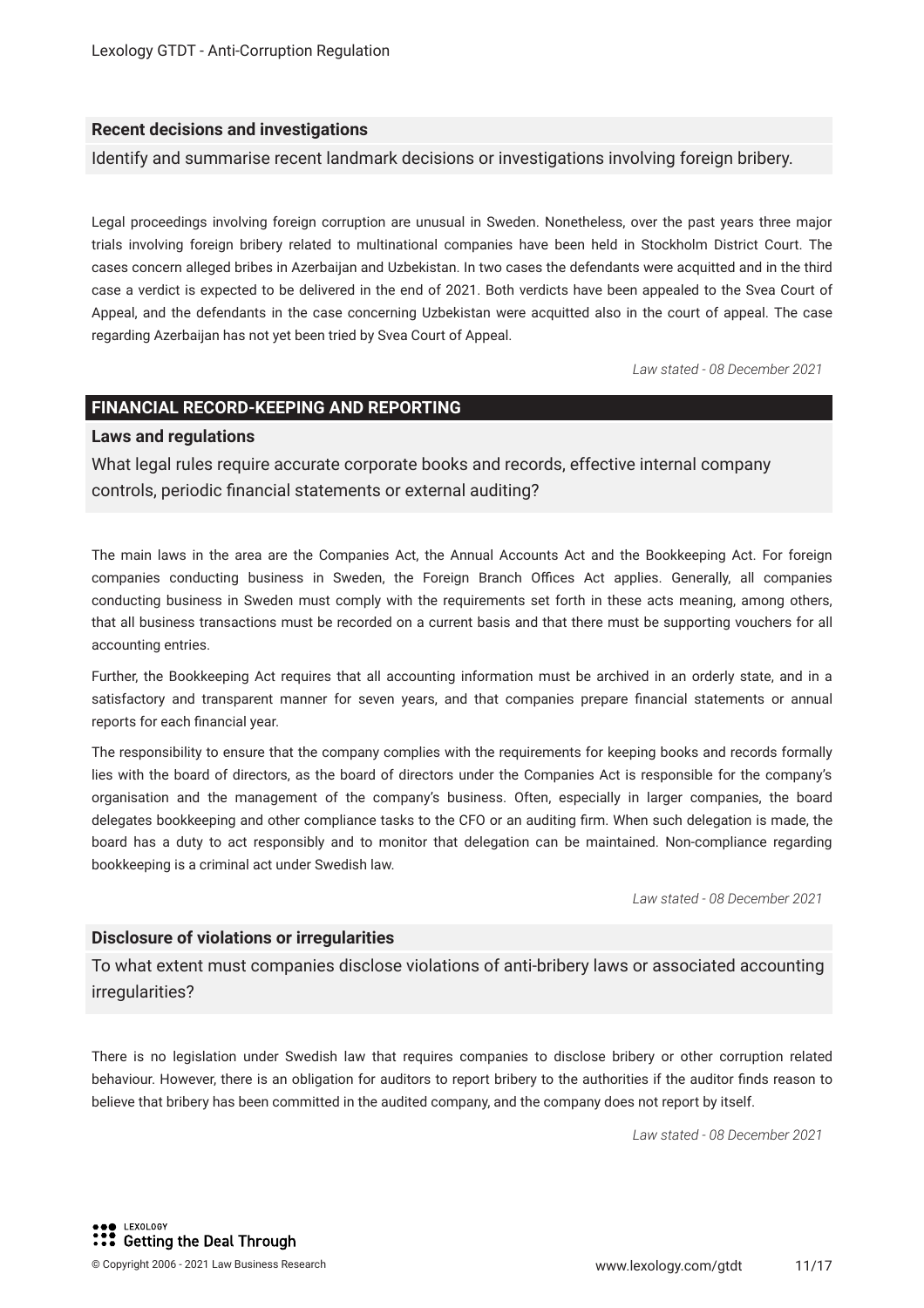#### **Prosecution under fnancial record-keeping legislation**

Are such laws used to prosecute domestic or foreign bribery?

Record-keeping legislation is generally not used as a tool to prosecute bribery. But if a bribery offence has occurred in an investigation concerning accounting offences, it may result in an indictment for bribery.

*Law stated - 08 December 2021*

#### **Sanctions for accounting violations**

What are the sanctions for violations of the accounting rules associated with the payment of bribes?

Under Swedish law there are no direct sanctions for violating accounting principles related to the payments of bribes; although Chapter 11, section 5 of the Penal Code criminalises infringement, intentionally or by negligence, to comply with the requirements set forth in the Bookkeeping Act. A bribe that has been wrongfully booked as a cost can, therefore, constitute an accounting offence under Chapter 11, section 5 of the Penal Code. The offence is sanctioned with fnes or a maximum two years' of imprisonment.

*Law stated - 08 December 2021*

#### **Tax-deductibility of domestic or foreign bribes**

Do your country's tax laws prohibit the deductibility of domestic or foreign bribes?

Since 1 July 1999, Swedish companies cannot deduct costs for bribes or facilitating payments in their tax declaration. The prohibition applies to all forms of corrupt payments irrespective of the position or geographical location of the receiver, or if the payment is not considered illegal in the jurisdiction of the receiver.

*Law stated - 08 December 2021*

#### **DOMESTIC BRIBERY**

#### **Legal framework**

Describe the individual elements of the law prohibiting bribery of a domestic public official.

Swedish law does not differentiate between domestic and foreign bribery. Thus, both domestic and foreign bribery are criminalised through Chapter 10, section 5a of the Penal Code.

*Law stated - 08 December 2021*

#### **Scope of prohibitions**

Does the law prohibit both the paying and receiving of a bribe?

Swedish law prohibits both the paying and receiving of a bribe.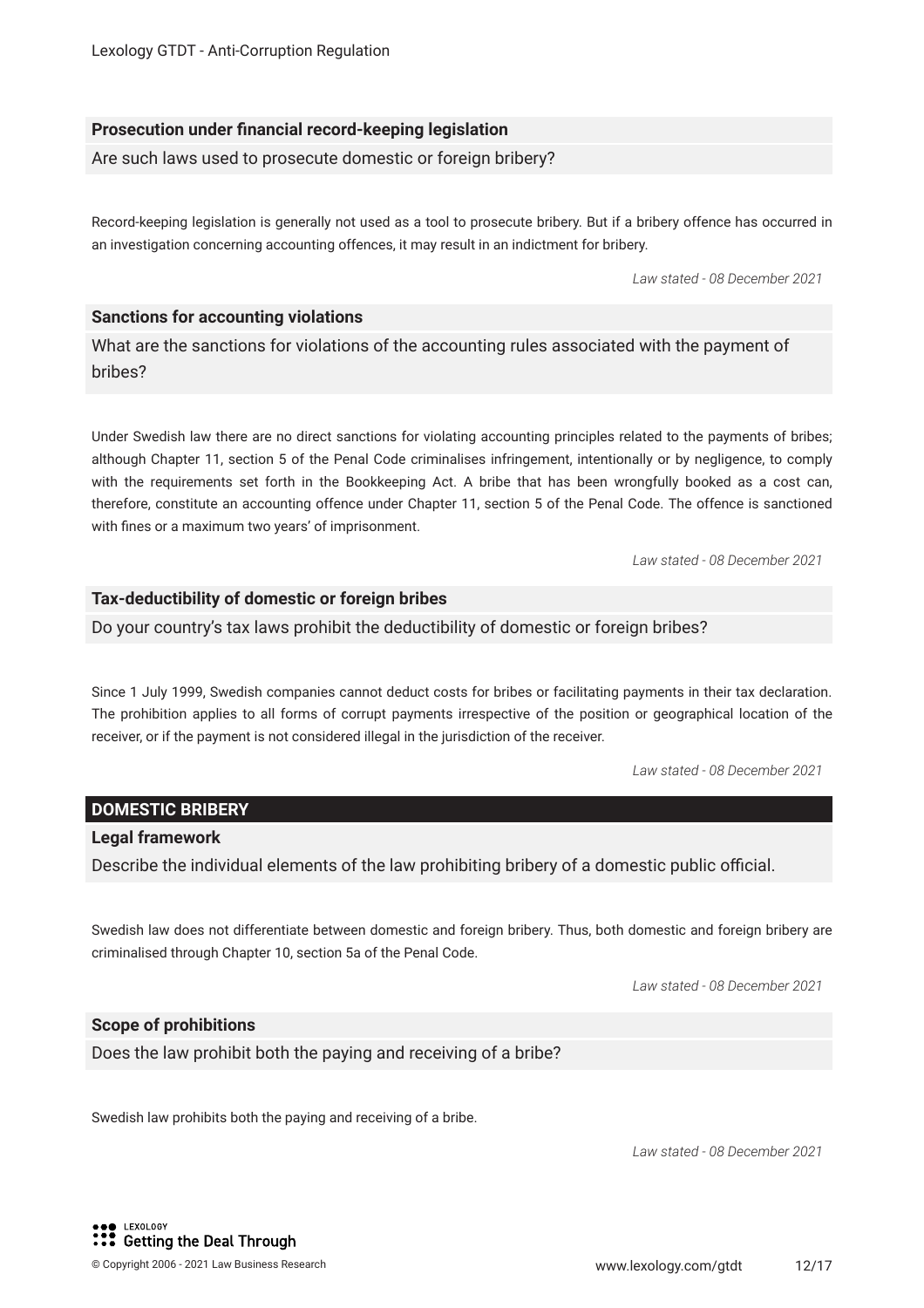#### **Definition of a domestic public official**

How does your law define a domestic public official, and does that definition include employees of state-owned or state-controlled companies?

Chapter 10, section 5a-b of the Penal Code applies to bribery of both domestic and foreign public officials (ie, there is no specific definition of 'foreign public official' or 'domestic public official'). The criminal act includes all officials, both public and private, exercising an official duty irrespective of their nationality or where the offence is carried out. Accordingly, employees of state-owned or state-controlled companies can be held responsible for receiving bribes if they are deemed to be exercising an official duty.

*Law stated - 08 December 2021*

#### **Gifts, travel and entertainment**

Describe any restrictions on providing domestic officials with gifts, travel expenses, meals or entertainment. Do the restrictions apply to both the providing and the receiving of such benefts?

It should be stressed that if the official is exercising public authority, the scope for providing gifts, travel expenses, meals and likewise is extremely narrow or merely non-existent.

*Law stated - 08 December 2021*

#### **Facilitating payments**

Have the domestic bribery laws been enforced with respect to facilitating or 'grease' payments?

The bribery laws have been enforced in numerous cases with respect to facilitating or 'grease' payments concerning domestic conditions.

*Law stated - 08 December 2021*

#### **Public official participation in commercial activities**

What are the restrictions on a domestic public official participating in commercial activities while in office?

There are no provisions under Swedish law that generally prohibits domestic public officials from engaging in commercial activities while in office. It should be emphasised that the scope for public officials to participate in commercial activities generally is very limited if the activity is in, or connected to the area in which the official operates. But an assessment must always be done on a case-by-case basis.

*Law stated - 08 December 2021*

#### **Payments through intermediaries or third parties**

In what circumstances do the laws prohibit payments through intermediaries or third parties to domestic public officials?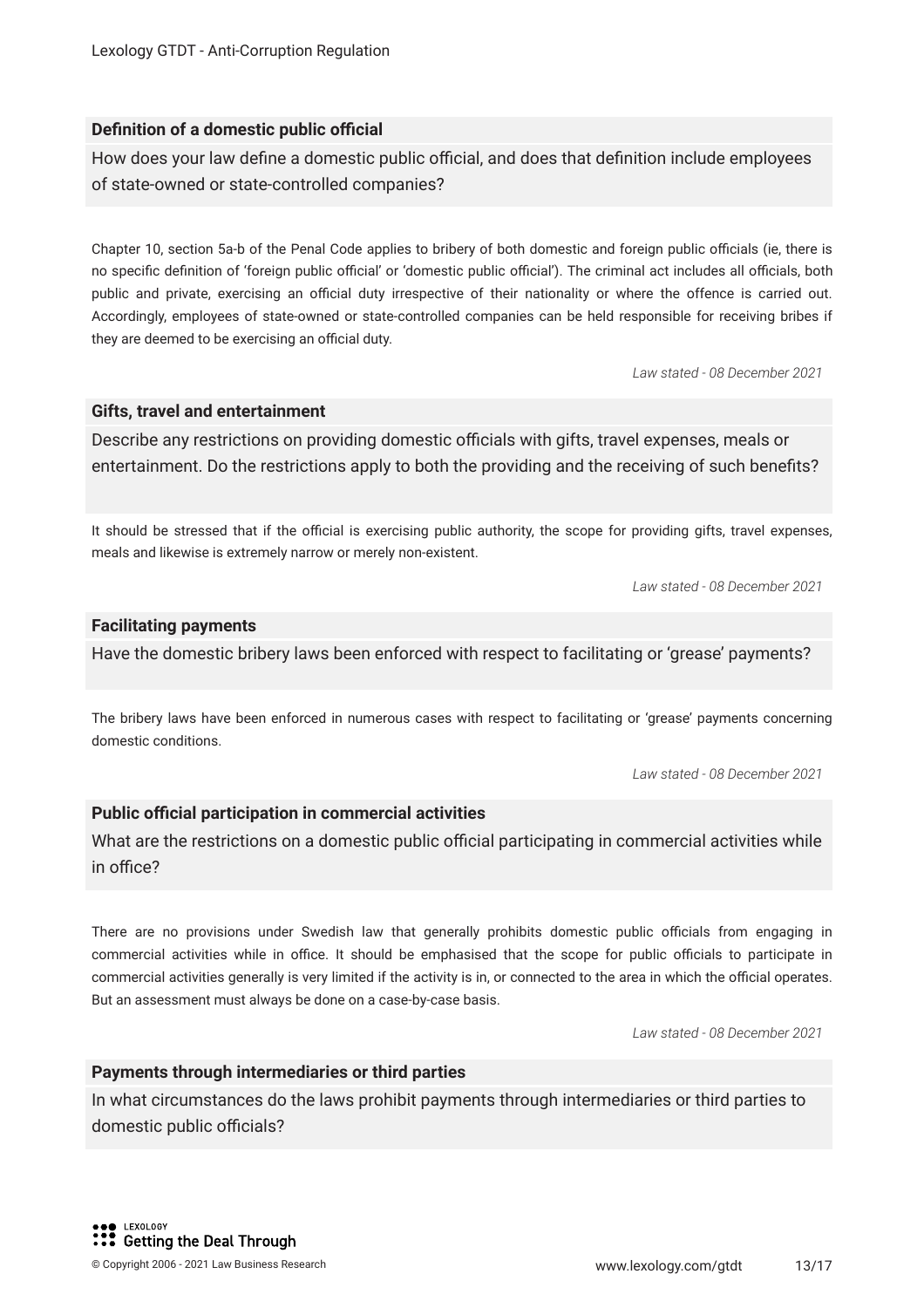If a person provides money or other benefts to an agent or likewise, and the person is aware of the fact that the fnal beneficiary is a domestic public official, and given that the remaining prerequisites are fulfilled, he or she has committed bribery.

Further, Chapter 10, section 5e of the Penal Code stipulates that a businessperson who provides money or property to someone who represents him or her in a particular matter, and thereby by gross negligence furthers bribery, aggravated bribe-giving or trade in infuence as referred to in Chapter 10, section 5d of the Penal Code, in that transaction shall be sentenced for reckless fnancing of a bribe to a fne or imprisonment not exceeding two years. In other words, the criminalised act is, by gross negligence, aiding or abetting bribery. Thus, anyone who provides money to an agent, or similar representative or intermediate who represents him or her, without investigating the identity of the fnal receiver of the payment, may incur criminal liability under the cited provision.

*Law stated - 08 December 2021*

#### **Individual and corporate liability**

Can both individuals and companies be held liable for violating the domestic bribery rules?

The Penal Code only criminalises acts by natural persons. As a result, companies cannot be liable for a crime. If a person has committed the crime of giving or receiving bribes, and the act was committed as part of a company's business activity, the company could face criminal trial under Chapter 36, section 7 of the Penal Code and be landed with a corporate fine.

*Law stated - 08 December 2021*

#### **Private commercial bribery**

To what extent does your country's domestic anti-bribery law also prohibit private commercial bribery?

Generally, there are no specifc rules under Swedish law forbidding private commercial bribery, irrespective of whether it concerns domestic or foreign entities or circumstances. But a return commission or kickback could be deemed to be a bribe; and thus could result in that giver or receiver, or both, committing an offence under Chapter 10, section 5a-b of the Penal Code.

*Law stated - 08 December 2021*

#### **Defences**

What defences and exemptions are available to those accused of domestic bribery violations?

There are no specifc provisions under Swedish law regulating the right to defence in a domestic bribery matter compared to other crimes. Under Chapter 21, section 3 of the Swedish Code of Judicial Procedure, a defendant is always entitled to be assisted by a defence counsel of his or her choice. If the defendant is detained or suspected for a crime that is sanctioned with a minimum of six months of imprisonment a public defence counsel shall be appointed by the court if so demanded by the defendant.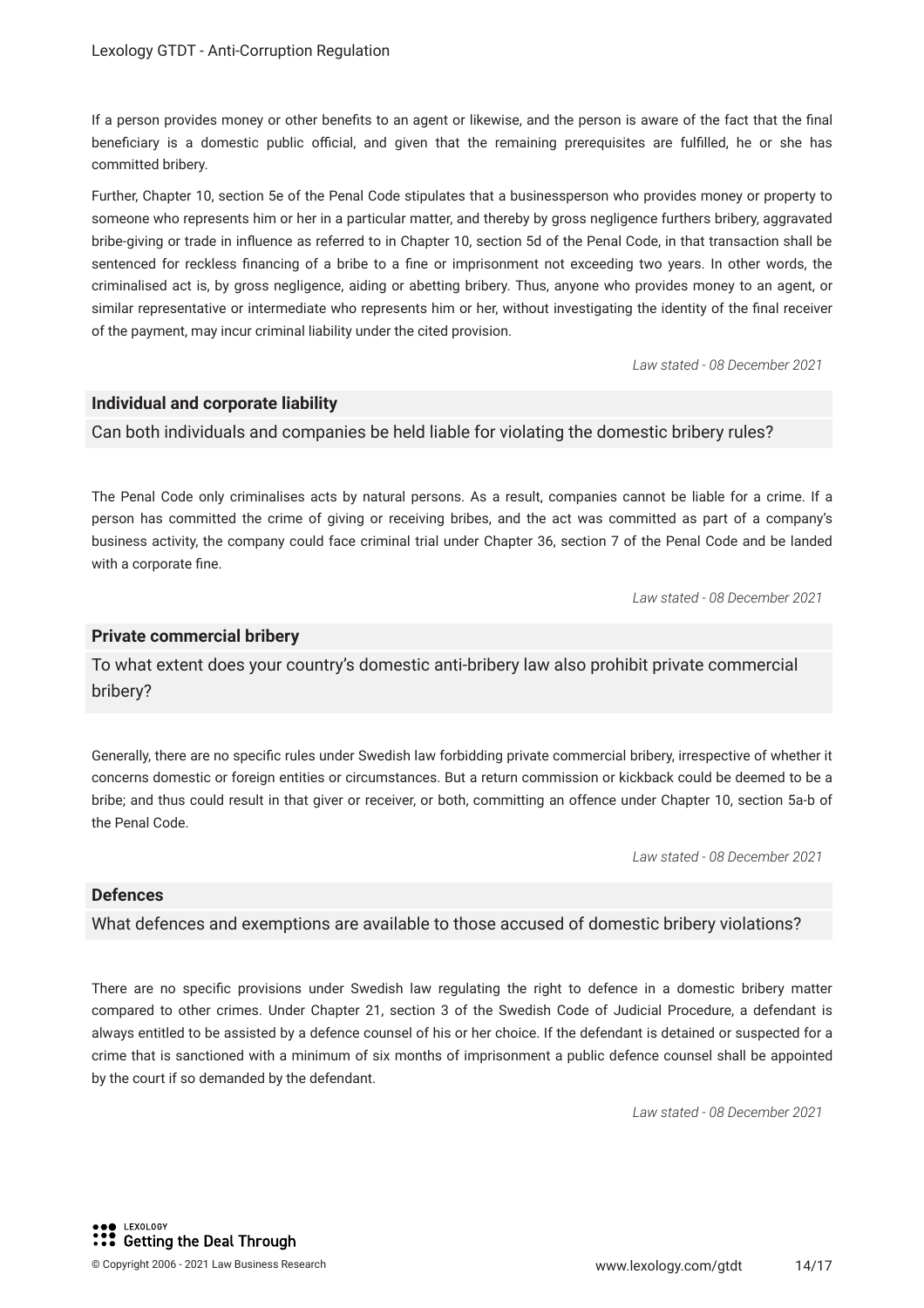#### **Agency enforcement**

What government agencies enforce the domestic bribery laws and regulations?

The Swedish National Anti-Corruption Unit is a specialised authority within the Swedish Public Prosecution Service that deals with cases concerning domestic and international bribery. The unit is based in Stockholm and was set up in 2003 to fght corruption and enforce bribery laws and regulation more effectively.

*Law stated - 08 December 2021*

#### **Patterns in enforcement**

Describe any recent shifts in the patterns of enforcement of the domestic bribery rules.

We have not noticed any recent shift in the patterns of enforcement. Having said this, a lasting trend is that the authorities are targeting heads of public agencies and other senior public officials, rather than politicians or individuals active in the private sphere.

*Law stated - 08 December 2021*

#### **Prosecution of foreign companies**

In what circumstances can foreign companies be prosecuted for domestic bribery?

Neither domestic nor foreign companies can commit a criminal act under Swedish law. Nevertheless, foreign companies conducting business in Sweden, irrespective of whether or not they have a permanent establishment in Sweden, could have corporate fnes imposed upon them.

*Law stated - 08 December 2021*

#### **Sanctions**

What are the sanctions for individuals and companies that violate the domestic bribery rules?

Violation of Chapter 10, section 5a-c of the Penal Code is sanctioned with fnes and imprisonment for natural persons. Companies are not subject to criminal liability under Swedish law. However, they can be fned for crimes committed by employees or executives acting within the scope of their duties where the company has not done what could be reasonably required to prevent the crime, or if the crime is committed by an individual in a leading position or with a particular supervisory or control responsibility in the company. Profts originating from bribery offences can also be subject to forfeiture. Further, frms and individuals can be barred from participating in public procurements as a result of a bribery conviction.

There are no possibilities for a Swedish court to issue a debarment on a company from certain areas in a criminal case. Such questions will be handled separately on a case-by-case basis in public procurement matters and by the administrative courts.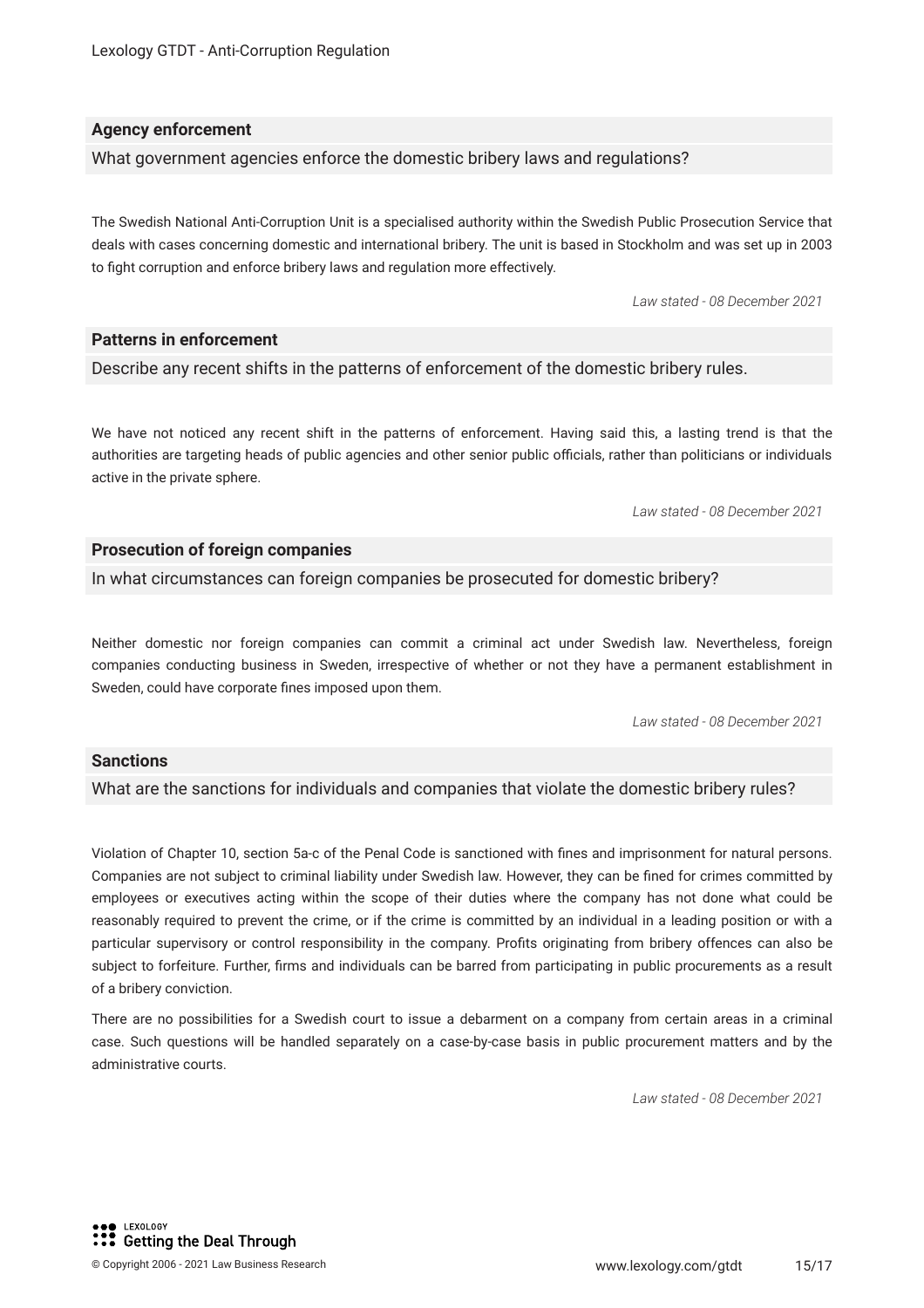#### **Recent decisions and investigations**

Identify and summarise recent landmark decisions and investigations involving domestic bribery laws, including any investigations or decisions involving foreign companies.

The most recent landmark case concerning domestic bribery is a case that was tried in the Supreme Court in March 2020 regarding what is to be deemed as an improper beneft (NJA 2020 p. 241). The case involved representatives from various authorities who each year were invited to spring and Christmas parties arranged by two organisations active in the music industry. In conclusion, the Supreme Court assessed that a beneft valued as low as 1,000 Swedish kronor could be deemed as improper and constitute a bribe. However, the key prerequisite stressed by the Supreme Court is whether it could be assumed that the beneft could affect the behaviour of the receiver when exercising authority. The Supreme Court concluded that benefts of this nature typically did not have such behavioural effect, and the charge was consequently dismissed.

Moreover, there is still increasing interest from the authorities in forfeiture of profts from bribery. Due to globalisation, corruption investigations also have a tendency to include multiple jurisdictions and parallel investigations in different countries more often.

*Law stated - 08 December 2021*

#### **UPDATE AND TRENDS**

#### **Key developments of the past year**

Please highlight any recent signifcant events or trends related to your national anti-corruption laws.

The most signifcant recent event is the revised provisions concerning corporate fnes that came into effect on 1 January 2020. The new rules contain several alterations, the most noteworthy being that the maximum fne has increased from 10 million Swedish kronor to 500 million Swedish kronor, and that Swedish courts are given extended jurisdiction to try international bribery crimes. Thus, bribery, bribe-giving and trade with infuence conducted outside Sweden as part of a Swedish company's business activity will be criminalised. Further, the new provision makes it possible to impose corporate fnes not only on corporations or other entities that conduct business, but also on public sector entities whose operations are comparable to business activities.

Moreover, there has for several years been an ongoing debate in Sweden on whether a quarantine period shall apply to politicians and other domestic officials after leaving office. The background to the debate is that there have been a number of high-profile cases where senior domestic officials have been hired by companies or institutions immediately after leaving office, thus, arousing suspicion that the job was given as compensation. The debate has yet not led to any new legislation.

*Law stated - 08 December 2021*

#### **LAW STATED DATE**

#### **Correct on**

Give the date on which the information above is accurate.

8 December 2021.